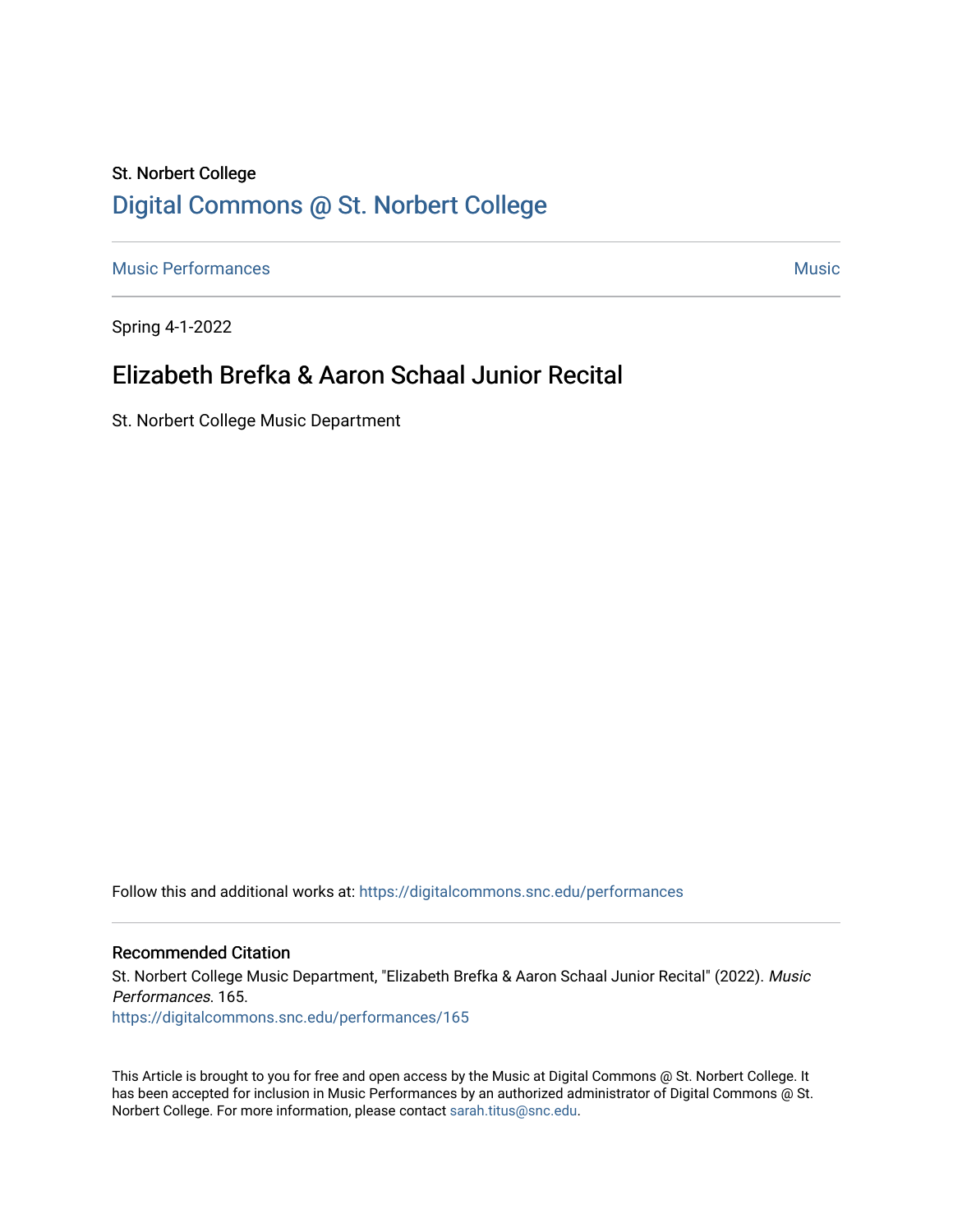# *~ Program ~*

| "Honor and Arms" from <i>Samson</i> George Frideric Handel |                 |
|------------------------------------------------------------|-----------------|
|                                                            | $(1685 - 1759)$ |
|                                                            | $(1681 - 1736)$ |

*Aaron Schaal, Bass/Baritone*

| "Rejoice Greatly, O Daughter of Zion" from <i>Messiah</i> George Frederic Handel |
|----------------------------------------------------------------------------------|
| $(1685-1759)$                                                                    |
| Elizabeth Brefka, Soprano                                                        |

|                                         | $(1632 - 1687)$ |
|-----------------------------------------|-----------------|
|                                         |                 |
|                                         | $(1842 - 1912)$ |
|                                         |                 |
|                                         | $(1712 - 1773)$ |
| "Du bist wie eine Blume"Robert Schumann |                 |
|                                         | $(1810-1856)$   |

*Aaron Schaal, Bass/Baritone*

| "Abendempfindung"Wolfgang Amadeus Mozart                                       | $(1756 - 1791)$ |
|--------------------------------------------------------------------------------|-----------------|
| "Batti, batti, o bel Masetto" from <i>Don Giovanni</i> Wolfgang Amadeus Mozart | $(1756 - 1791)$ |
| Elizabeth Brefka, Soprano                                                      |                 |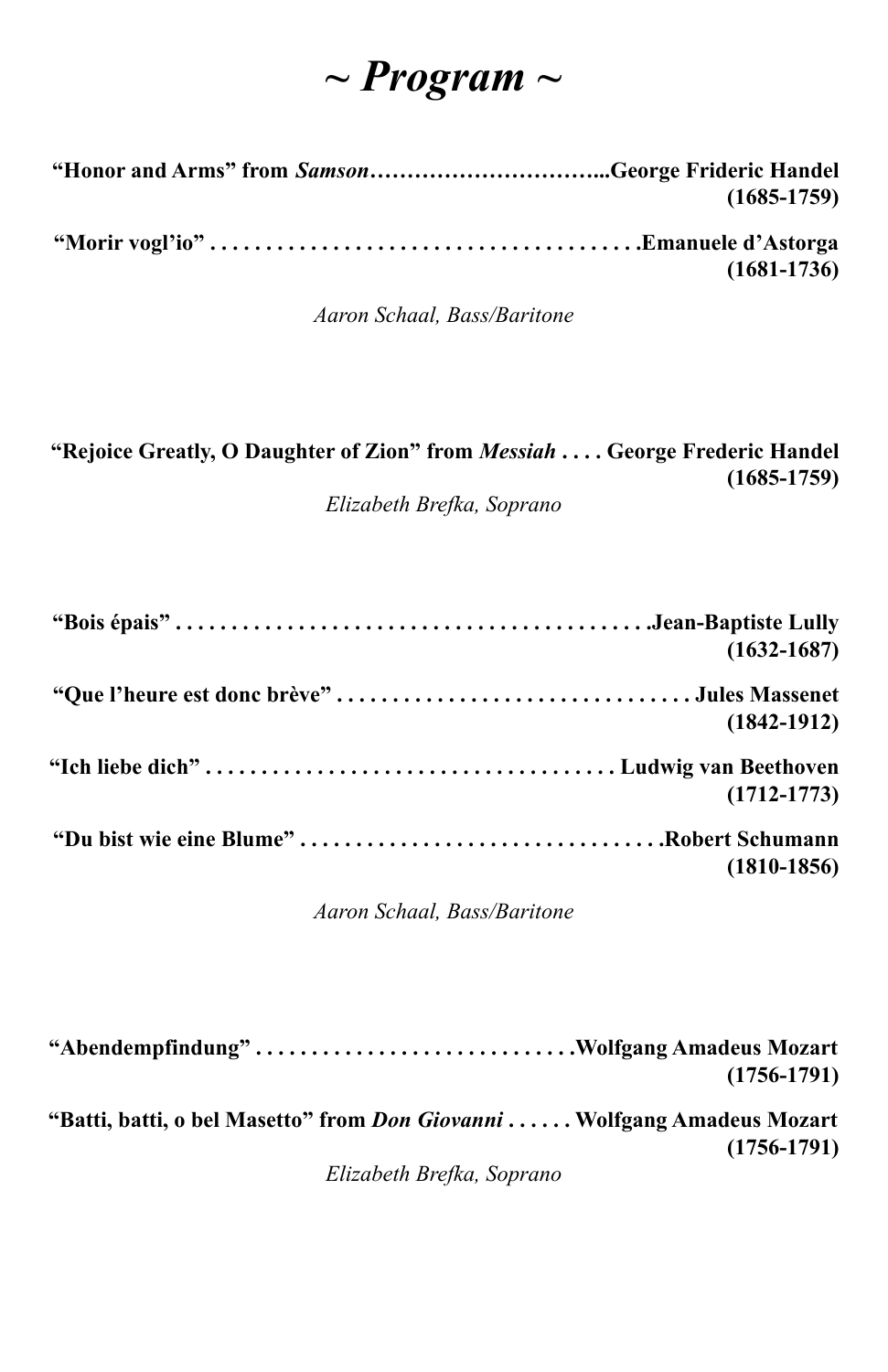| $(1884 - 1968)$                                                                             |
|---------------------------------------------------------------------------------------------|
| "Non più andrai" from Le nozze di FigaroWolfgang Amadeus Mozart<br>$(1756 - 1791)$          |
| Aaron Schaal, Bass/Baritone                                                                 |
| $(1805 - 1847)$                                                                             |
| $(1855 - 1899)$                                                                             |
| $(1845-1924)$                                                                               |
| Elizabeth Brefka, Soprano                                                                   |
| "When Big Profundo Sang Low 'C'"George Botsford<br>$(1874 - 1949)$                          |
| (b. 1949)                                                                                   |
| "Stars" from Les MisérablesClaude-Michel Schönberg, Alain Boublil<br>(b. 1944)<br>(b. 1941) |
| Aaron Schaal, Bass/Baritone                                                                 |
| (b. 1956)                                                                                   |
| (b. 1923)                                                                                   |
| $(1931 - 2018)$                                                                             |
| "Gimme Gimme" from Thoroughly Modern Millie   Jeanine Tesori<br>(b. 1961)                   |

*Elizabeth Brefka, Soprano*

*The use of cell phones, cameras, or recording devices is strictly prohibited.*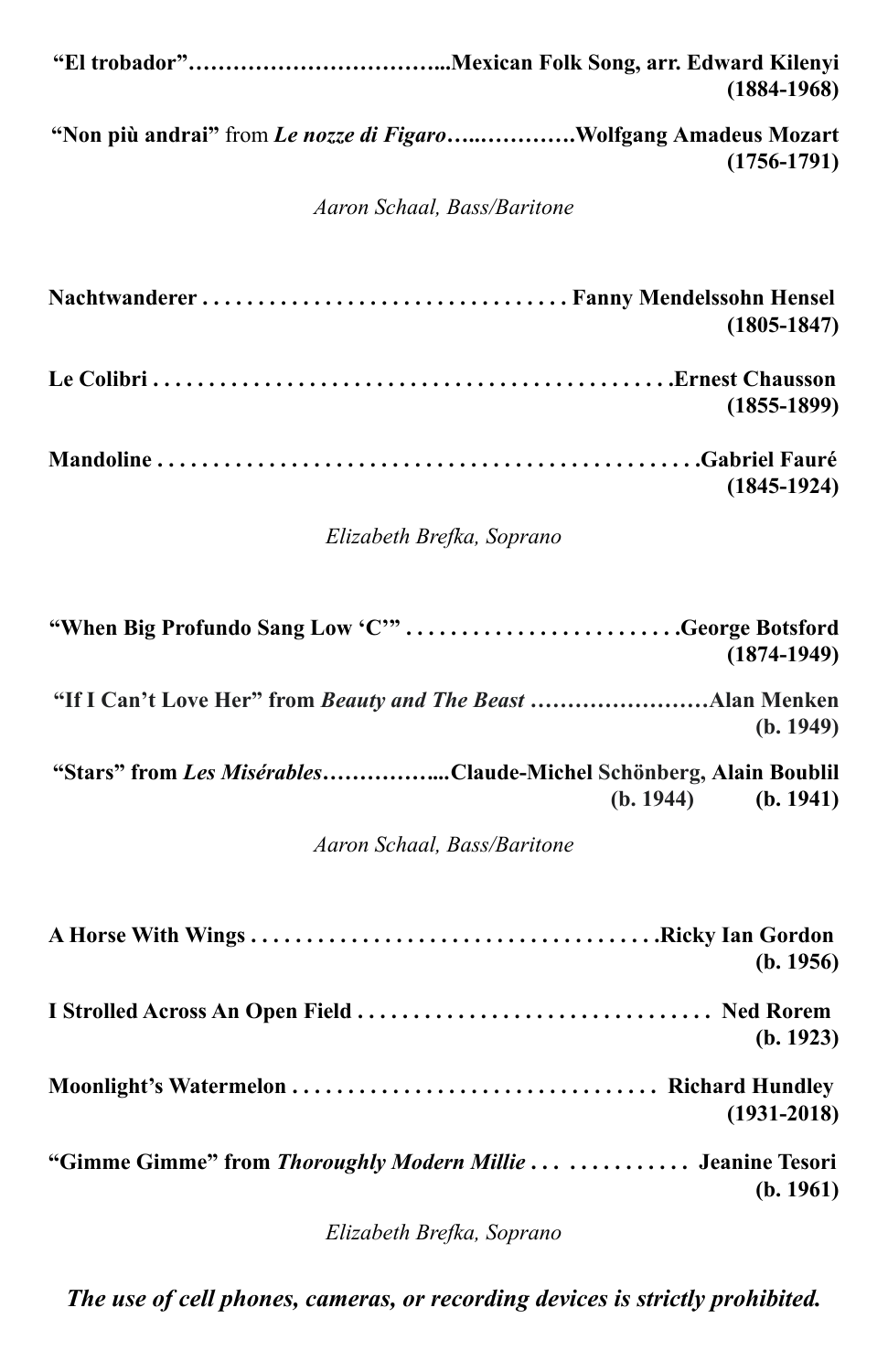# *~ Program Notes ~*

### *Honor and Arms*

*"*Honor and Arms*"* is an aria from the oratorio *Samson*, composed by George Frideric Handel with the libretto by Newburgh Hamilton. The plot of the oratorio is based on a story from the Old Testament of the *Bible*. It is about a warrior named Samson, one of the last judges of Israel, who had strength similar to the character of Hercules in Greek mythology. This popular aria from the oratorio is frequently played as a solo in concert form, usually by a brass instrument such as trumpet.

### *Morir vogl'io*

*"*Morir vogl'io*"* is a solo work from the Baroque era, composed by Emanuele D'Astorga. D'Astorga was an Italian composer who is remembered most for his composition, *Stabat Mater.* Even though the vocal solo *"*Morir vogl'io*"* is similar in form to a *da capo* aria, it is not from an opera, but is performed as a stand-alone piece. D'Astorga wrote this piece around 1709, at the same time he wrote his opera *Dafni*.

Morir vogl'io, se del mio affanno il ciel tiranno, non ha pietà se del mio affanno no ilciel tiranno, non ha pietà del mio affanno non ha pietà Vogl'io morir, vogl'io morir. Morir vogl'io, se del mio affanno il ciel tiranno, il ciel tiranno, non ha pietà. Vogl'io morir, vogl'io morir se del mio affanno il ciel tiranno non ha pietà. Avrà pur fine, con la mia morte della mia sorte, della mia sorte la crudeltà, Avrà pur fine, con la mia morte della mia sorte la crudeltà, con la mia morte fine avrà della mia sorte la crudeltà.

That I might die! If heav'n in pity, Grant me no respite, from great sorrow. If heav'n pity not, nor respite grant me, From great sorrow. Grant no respite, from great sorrow Might I but die! Might I but die! That I might die! If heav'n in pity Grant me no respite Grant me no respite from great sorrow. Might I die, Might I die If heav'n in pity grant no respite From great sorrow. At last my bitter sorrow was ended My grief and anguish. If death delay not but welcome me. At last my bitter sorrow was ended My grief and anguish, If death delay not, But welcome me. My bitter sorrow And my grief.

*Text: anonymous*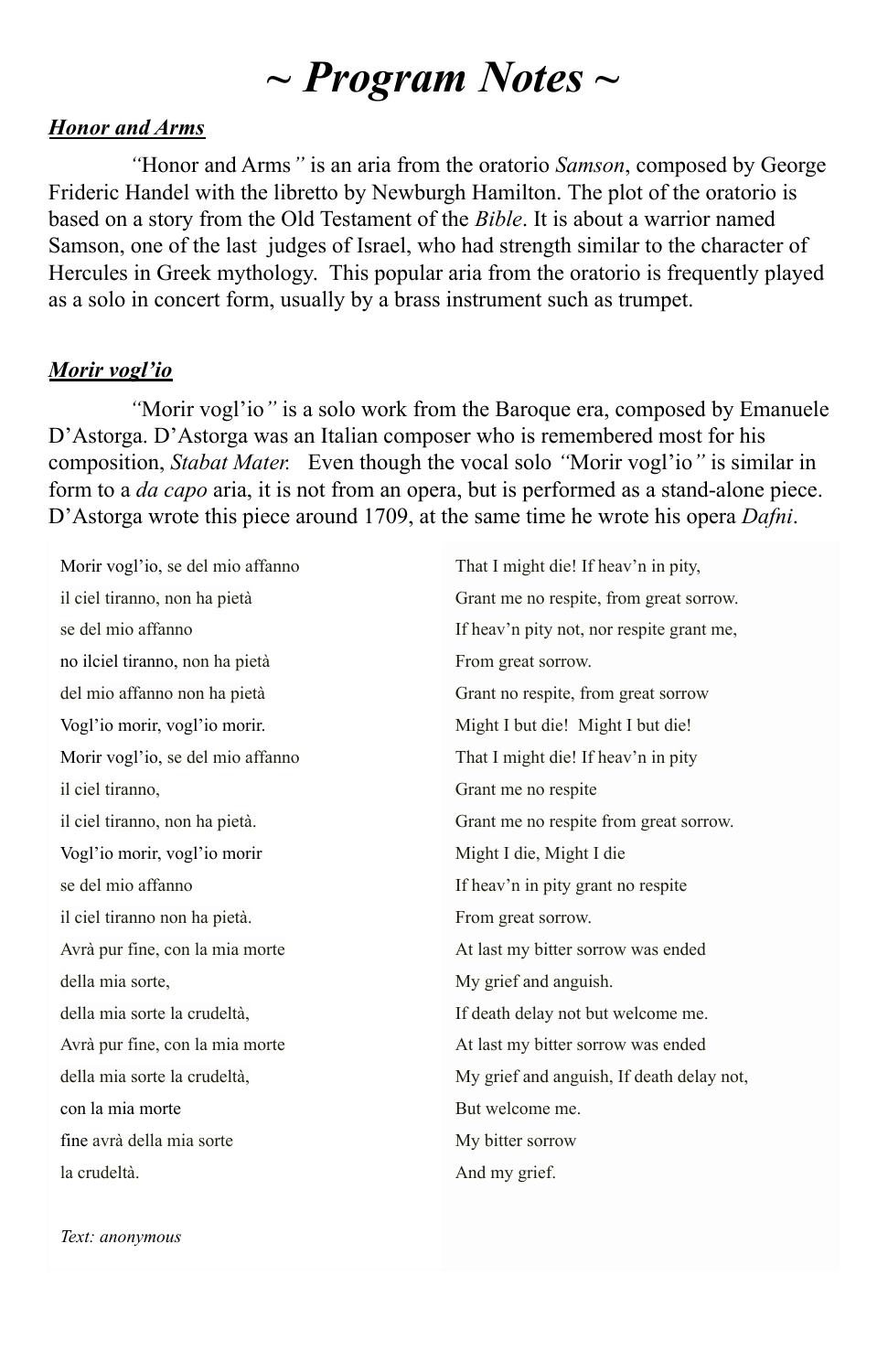### **Rejoice Greatly, O Daughter of Zion from,** *Messiah* **Libretto by Charles Jennens**

George Frederic Handel is recognized as one of the greatest composers of the late Baroque era. He was a master of all types of vocal and instrumental music, noted particularly for his operas, oratorios, and instrumental compositions. Handel's popularity grew by working for the public, and writing music for public performance, rather than for the church or a court. He was internationally renowned during his lifetime, and his music has been performed ever since, making him the first composer whose music has never ceased to be performed.

"Rejoice Greatly, O Daughter of Zion," appears in Part I of Handel's famous oratorio, *Messiah*. This oratorio differs from Handel's conventional style, in that *Messiah* includes no named characters, and the movements do not surround a narrative. Instead, *Messiah* offers a mediation on the idea of a Messiah. The three parts of the oratorio contemplate the parts of the liturgical year- offering episodes dealing with Christ's birth, sufferings, death, and resurrection. *Rejoice Greatly* tells of some of the wonderful things that will happen as a result of the Messiah's birth. The use of melismatic passages has been a conventional way to express joy centuries before Handel's time.

### **Bois épais**

"Bois épais" is an aria from the opera *Amadis*, a tragedy by the French composer Jean-Baptiste Lully. The opera is based on Nicolas Herberay des Essarts' adaptation of a work by Garci Rodriguez de Montalvo, *Amadis de Gaula*. It was premiered by the Paris Opera at the Grande Salle du Palais-Royal in January of 1684. "Bois épais" is sung by the character Amadis in the beginning of the second act of the opera. It serves as a monologue for the character. Today, "Bois épais" is remembered as the most famous aria from *Amadis.*

| Deep woods, increase your shade;      |
|---------------------------------------|
| You could not be dark enough,         |
| You could not conceal too well        |
| My unhappy love.                      |
| I feel a despair                      |
| Whose horror is extreme.              |
| I am to see no longer what I love,    |
| I want no longer to bear the light of |
| day.                                  |
|                                       |

*Text: Philippe Quinault Translation: Berton Coffin*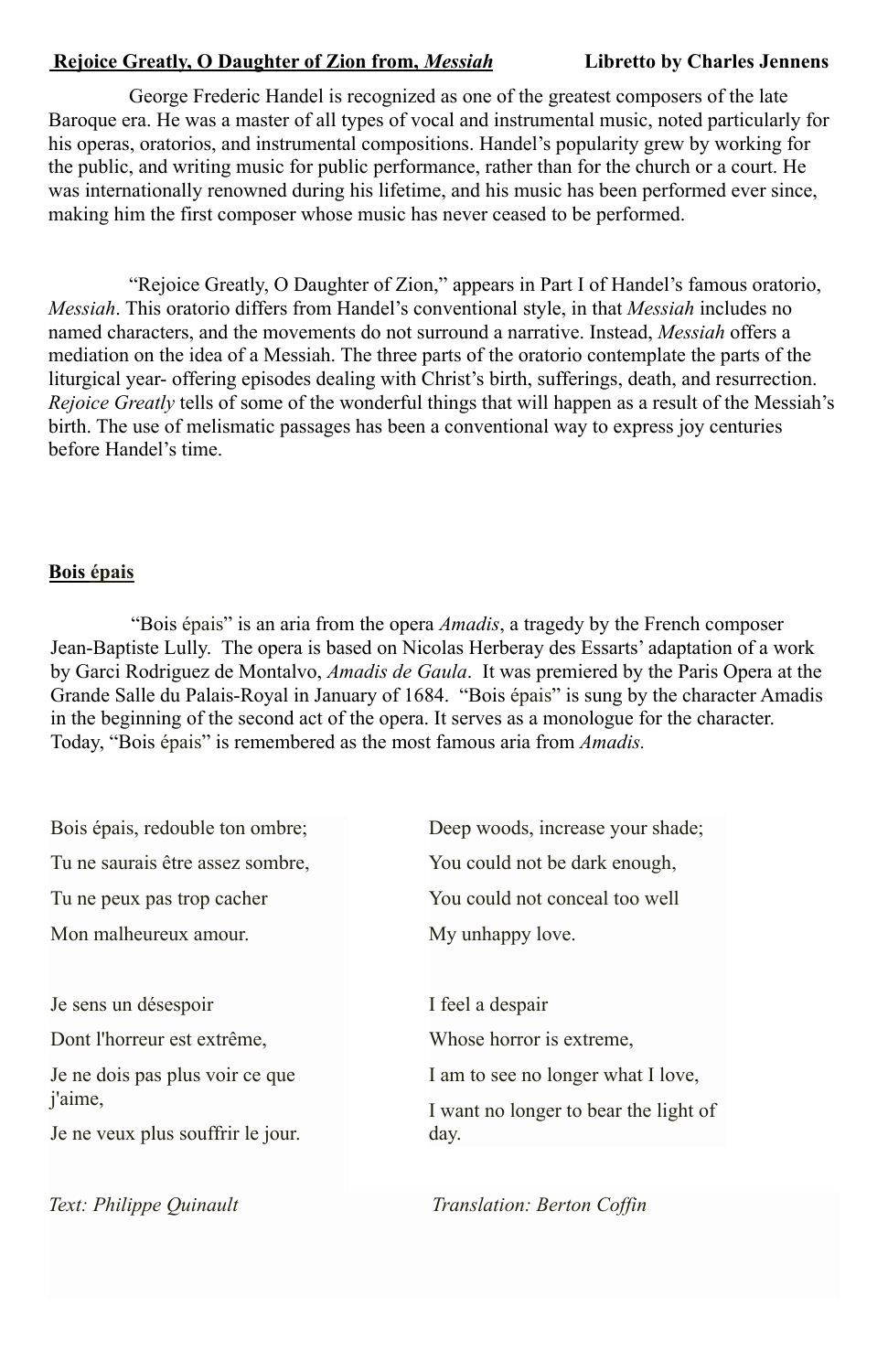#### **Que l'heure est donc brève**

"Que l'heure est donc brève" is a love song by Jules Massenet, a French composer of the Romantic era. This piece was written as part of a set of songs, all composed as a song cycle with the title *Poeme d'avril (April Poem)*. The set includes eight French songs, and "Que l'heure est donc brève" appears as the sixth song of Massnet's larger work. This collection is considered to be the first song cycle in the French language.

| Que l'heure est donc brève, | How brief is the hour           |
|-----------------------------|---------------------------------|
| Qu'on passe en aimant!      | that we spend in loving!        |
| C'est moins qu'un moment,   | it's less than a moment,        |
| Un peu plus qu'un rêve.     | a little longer than a dream.   |
| Le temps nous enlève        | Time takes away from us         |
| Notre enchantement.         | all our enchantments.           |
| Que l'heure est donc brève, | How brief is the hour           |
| Qu'on passe en aimant!      | that we spend in loving!        |
|                             |                                 |
| Sous le flot dormant        | Under the sleeping waves        |
| Soupirait la grève;         | the beach kept on sighing;      |
| M'aimais-tu vraiment?       | Did you really love me?         |
| Fût-ce seulement            | Did you, if only for            |
| Un peu plus qu'un rève?     | a little longer than a dream?   |
| Que l'heure est donc brève, | How brief is the hour           |
| Qu'on passe en aimant!      | that we spend in loving         |
| Text: Philippe Quinault     | Translation: Isabella G. Parker |

### **Ich liebe dich**

"Ich liebe dich" is a love song by Ludwig van Beethoven that he composed in 1795. Beethoven was 25 years old when he wrote the piece. It was published eight years later in 1803. The song is sometimes called *Zärtliche Liebe* (Tender Love) but is now more commonly known by the first line of the song. The lyrics are from a poem by Karl Friedrich Wilhelm Herrosee (1754-1821), a German pastor and writer. In the poem, the narrator expresses love for another, and describes how love allows them to share both sorrow and comfort.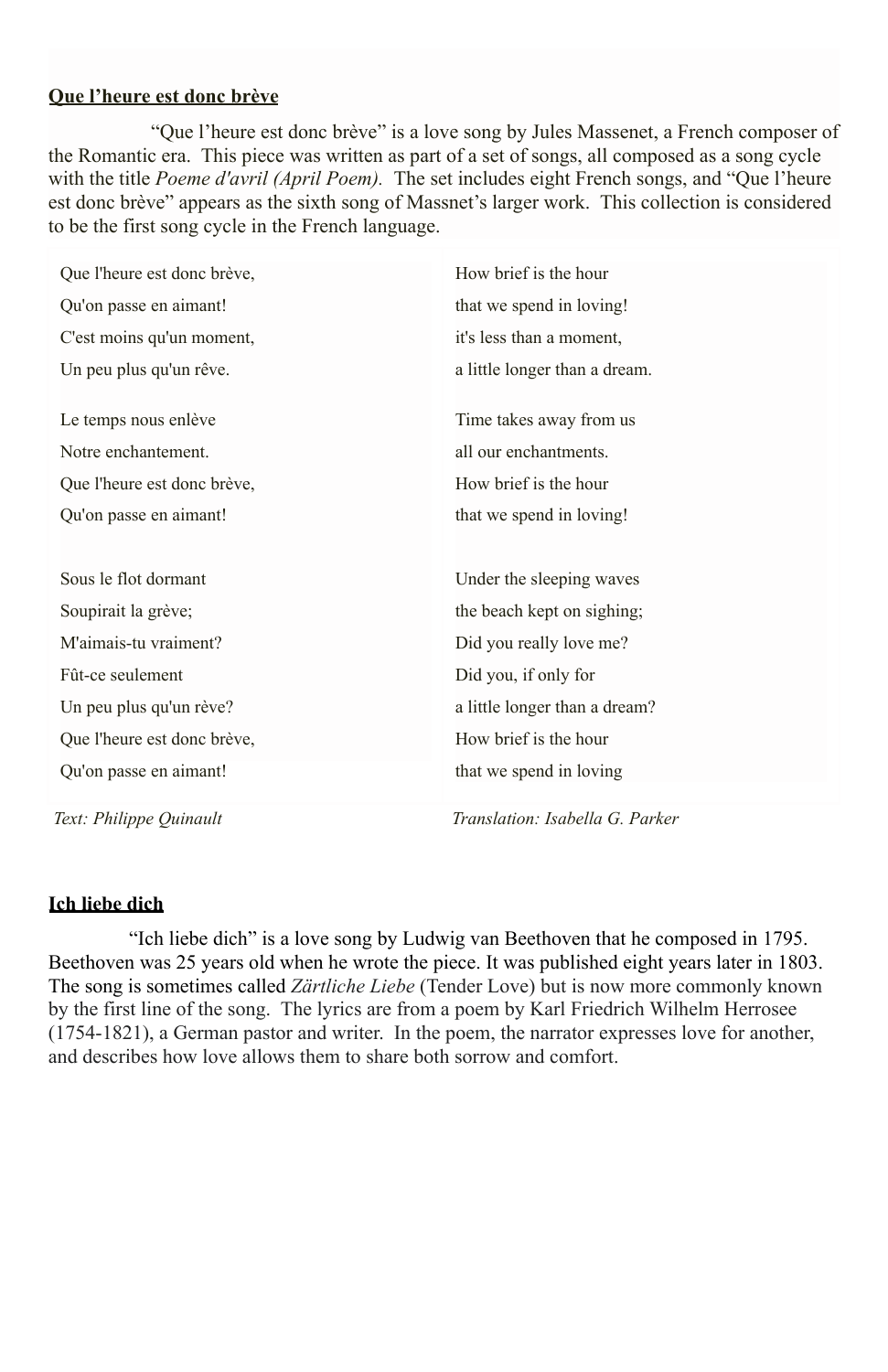Ich liebe dich, so wie du mich, Am Abend und am Morgen, Noch war kein Tag, wo du und ich Nicht teilten unsre Sorgen. Auch waren sie für dich und mich Geteilt leicht zu ertragen; Du tröstetest im Kummer mich, Ich weint' in deine Klagen. Drum Gottes Segen über dir, Du, meines Lebens Freude. Gott schütze dich, erhalt' dich mir, Schütz und erhalt' uns beide. I love you as you love me, At evening and at morning, No day there was when you and I Did not share our sorrows. And for me and you they were, When shared, an easy burden; You comforted me in my distress, I wept when you lamented. May God then bless you, You, my life's delight. God protect and keep you for me, Protect and keep us both

*Text: Karl Friedrich Wilhelm Herrosee*

*Translation: Richard Stokes*

#### **Du bist wie eine Blume**

"Du bist wie eine Blume" is a German romantic art song composed by Robert Schumann in 1840. The piece appears as part of Opus 25, called *Myrthen*, which is a collection of 26 songs in four separate books. This piece is the  $24<sup>th</sup>$  song in the final book of the four-book set. This song has been transposed to many different keys and the famous text by Heinrich Heine has been arranged by many other composers for a variety of voices.

Du bist wie eine Blume, So hold und schön und rein; Ich schau' dich an, und Wehmut Schleicht mir ins Herz hinein. Mir ist, als ob ich die Hände Aufs Haupt dir legen sollt', Betend, dass Gott dich erhalte So rein und schön und hold.

*Text: Heinrich Heine*

You are just like a flower, So sweet and fair and pure; I look at you, and sadness Steals into my heart. I feel as if I should lay My hands upon your head, Praying that God preserve you So pure and fair and sweet.

*Translation: Richard Stokes*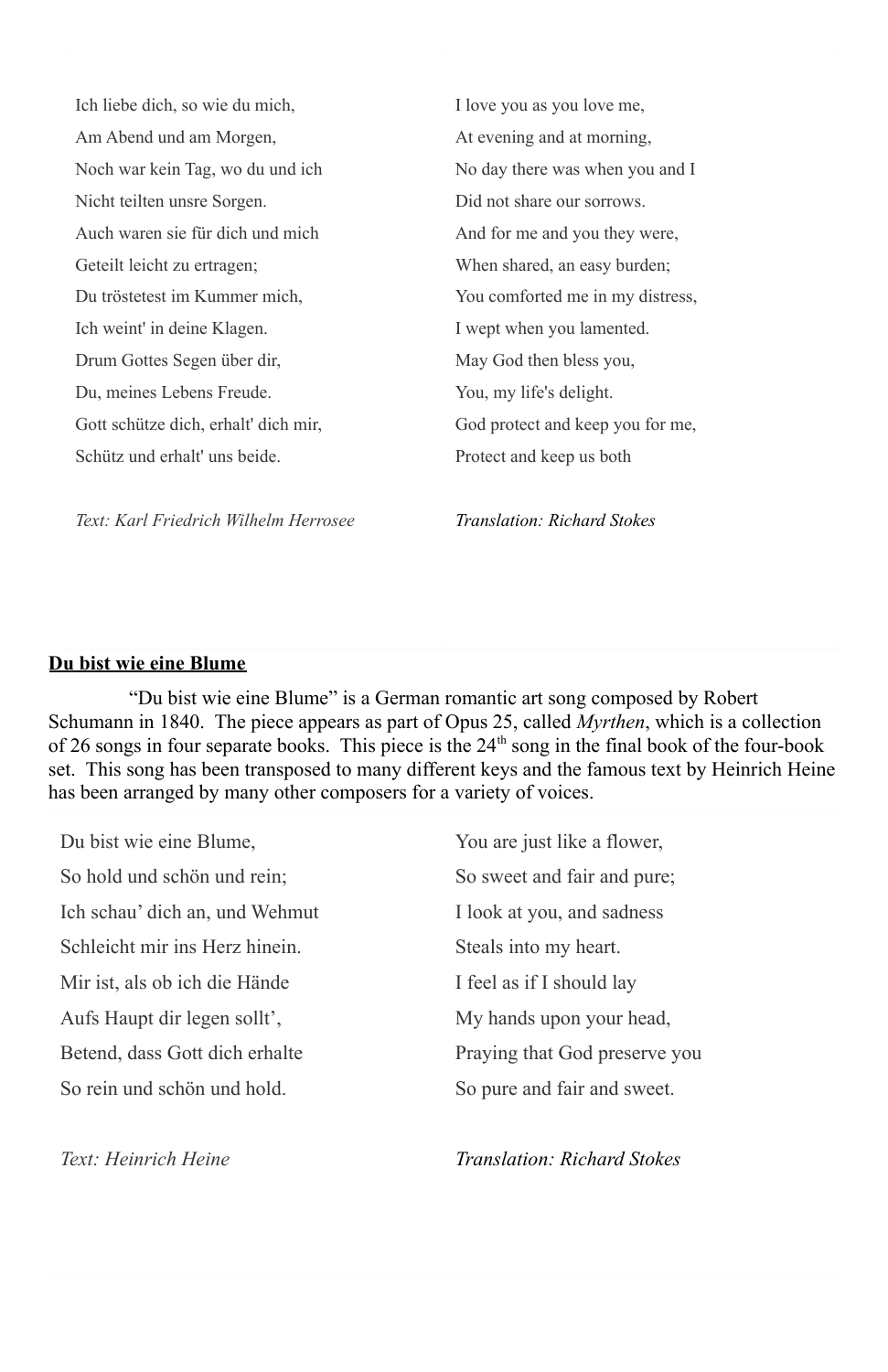#### **Abendempfindung Poetry by Joachim Heinrich Campe**

Wolfgang Amadeus Mozart was one of the most influential composers of the classical period. Beginning from a young age, he composed over 600 works, including some of the most famous pieces of symphonic, chamber, opera, and choral music. Mozart's work extended to all styles and types of music. He developed a way of blending traditional and contemporary elements to create his own distinctive style, which is characterized by thematic and tonal variety, along with a high degree of formal discipline. Mozart's compositions are marked by their melodic, rhythmic, and dynamic contrasts.

Abendempfindung roughly translates to "Evening Thoughts." The opening line,"It is evening, the sun has gone down, and the moon is shining silver," presents the somber undertones appearing throughout the song. Written in June of 1787, Mozart likely had death on his mind while writing the piece, as it was just a month after his father had died. The flow of the text is given a dramatic quality; the smooth vocal line of the opening alternates with a simpler, more direct recitative style of delivery to give the impression of emotions that interrupt the singer in mid-thought.

#### **Abendempfindung**

Abend ist's, die Sonne ist verschwunden, Und der Mond strahlt Silberglanz; So ent flieh'n des Lebens schönste Stunden, Flieh'n vor über wie im Tanz! Bald entflieht des Lebens bunte Szene, Und der Vorhang rollt herab. Aus ist unser Spiel! Des Freundes Träne Fließet schon auf unser Grab. Bald vielleicht mir weht, wie Westwind leise, Eine stille Ahnung zu – Schließ' ich dieses Lebens Pilgerreise, Fliege in das Land der Ruh'. Werdet ihr dann an meinem Grabe weinen, Trauernd meine Asche seh'n, Dann, o Freunde, will ich euch erscheinen Und will Himmel auf euch weh'n. Schenk' auch du ein Tränchen mir Und pflücke mir ein Veilchen auf mein Grab; Und mit deinem seelenvollen Blicke Sieh' dann sanft auf mich herab. Weih mir eine Träne, und ach! Schäme dich nur nicht, sie mir zu weih'n, Oh, sie wird in meinem Diademe Dann die schönste Perle sein.

#### **Evening Thoughts**

It is evening, the sun has vanished, And the moon sheds its silver light; So life's sweetest hours speed by, Flit by as in a dance! Soon life's bright pageant will be over, And the curtain will fall. Our play is ended! Tears wept by a friend Flow already on our grave. Soon perhaps, like a gentle zephyr, A silent presentiment will reach me, And I shall end this earthly pilgrimage, Fly to the land of rest. If you then weep by my grave And gaze mourning on my ashes, Then, dear friends, I shall appear to you Bringing a breath of heaven. May you too shed a tear for me And pluck a violet for my grave; And let your compassionate gaze Look tenderly down on me. Consecrate a tear to me and ah! Be not ashamed to do so; In my diadem it shall become The fairest pearl of all.

*Text: Joachim Heinrich Campe*

*Translation: Richard Stokes*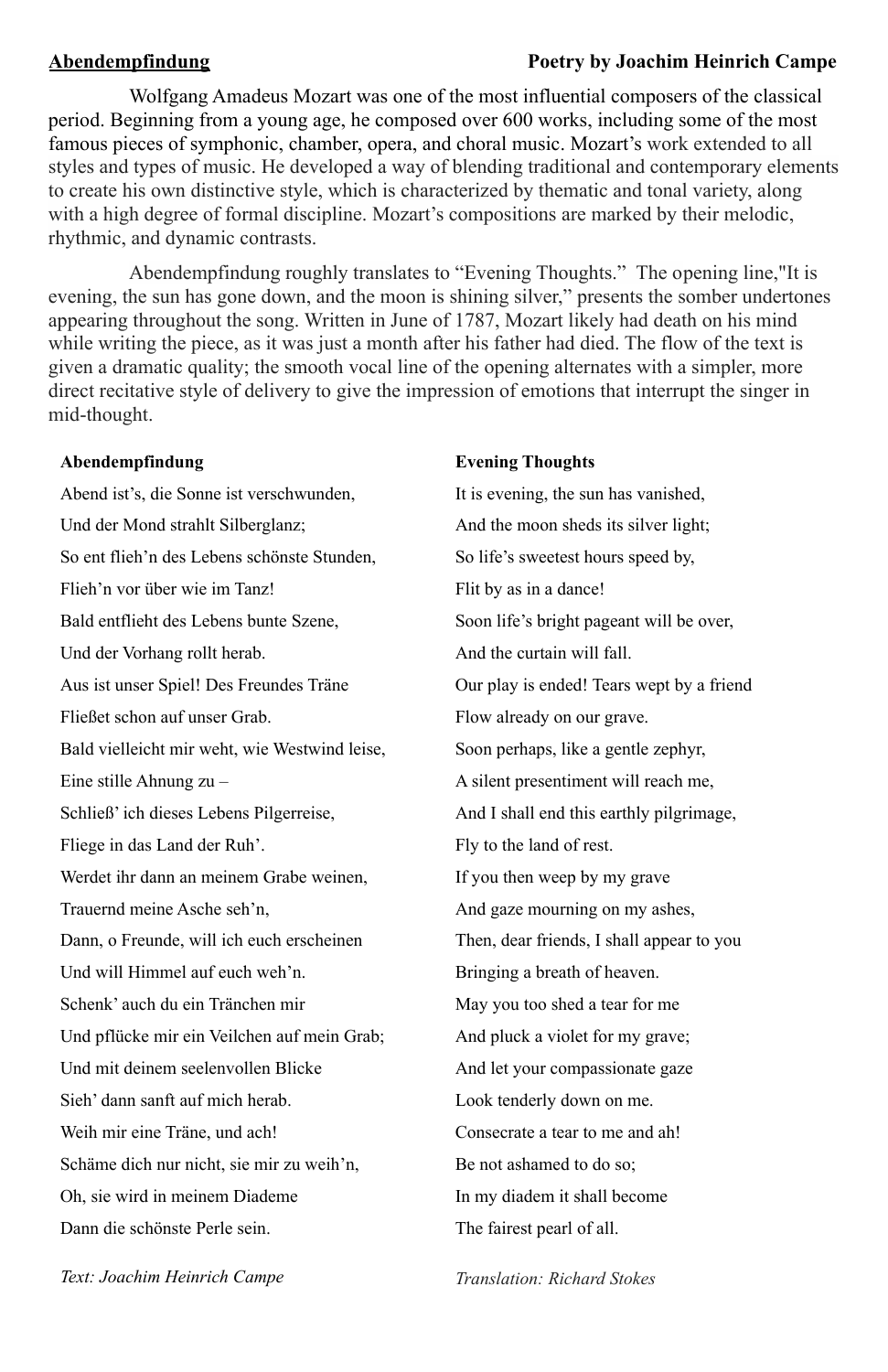#### **"Batti, batti, o bel Masetto" from** *Don Giovanni* **Libretto by Lorenzo Da Ponte**

Wolfgang Amadeus Mozart's operas are timeless works, featuring perfect dramatic pacing, lifelike characters, and humanistic themes that make them seem fresh and relevant even in the modern era. Lorenzo Da Ponte wrote the librettos for three of Mozart's greatest- *Don Giovanni, Marriage of Figaro, and Così fan tutte*. A sense of drama is present not just in Mozart's great operatic works, but in all his music, from the piano sonatas and string quartets to his symphonies.

"Batti, batti o bel Masetto" takes place during Act I of Mozart's famous opera, *Don Giovanni.* After Zerlina is accused of cheating with Don Giovanni by her fiancé Masetto, Zerlina pleads with him that she is innocent. She teases Masetto by asking him to punish her, and to do whatever he wants to prove her innocence, even though she knows that he would never truly hurt her.

#### **Batti, batti o bel Masetto**

Ma se colpa io non ho! Ma se de lui ingannata rimasi… E poi che temi? Tranquillati, mia vita: non mi tocco la punta delle dita. No me lo credi? Ingrato! Vien qui, sfogati, ammazzami– Fa' tutto di me quel che ti piace; ma poi, Masetto mio, fa' pace

Batti, o bel Masetto, la tua povera Zerlina. Starò qui come agnellina le tue botte ad aspettar. Lascerò straziarmi il crine, lascerò cavarmi gli occhi, e le care tue manine lieta poi Saprò baciar Ah, lo vedo, non hai core:

Pace, o vita mia: in contenti ed allegria notte e di volgliam passar, si si….

*Text: Lorenzo Da Ponte*

**Beat me, beat me my Masetto** But I'm not guilty! But I was tricked by him… And so what are you afraid of? Be assured, love of my life: he didn't touch the tip of my finger. Don't you believe me? Ungrateful! Come here. Vent your anger; kill me do anything you please to me. But afterwards, my Masetto, make peace.

Hit, oh handsome Masetto, your poor Zerline. Like a little lamb I'll await your blows. I'll let my hair be pulled out. I'll let my eyes be scratched out. And then, happy, I will be able to kiss your dear beloved hands. Ah, I see it: you don't have courage!

Peace, oh love of my life! In contentment and good cheer let's enjoy passing the nights and days. Yes, yes… *Translation: Camila Batista*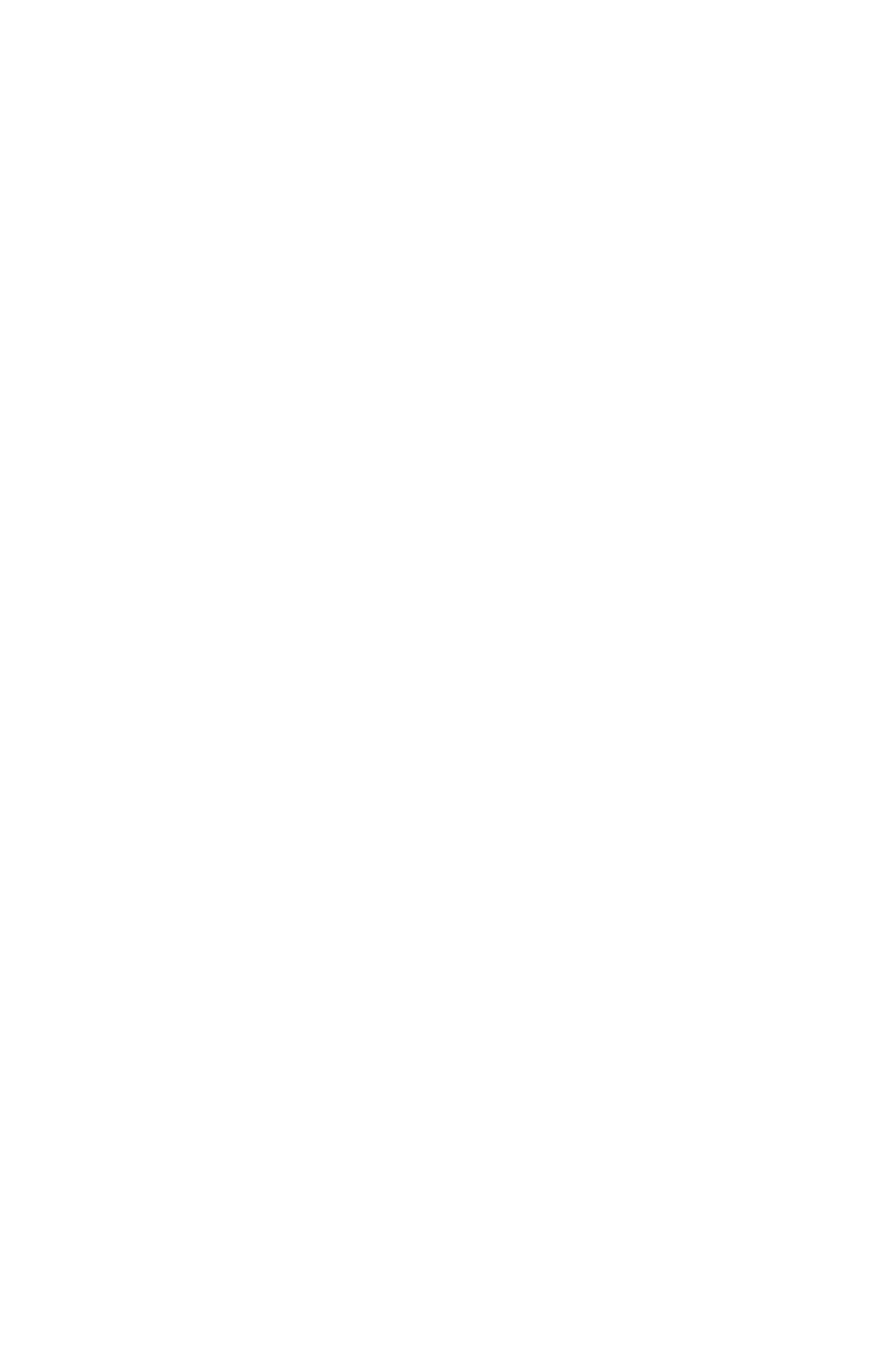#### **El trobador**

"El trobador" is a Spanish folk song that is arranged by Edward Kilenyi (1884-1968). This folk song originated from Mexico, however, there are many versions of this popular South American folk song. At the time that Mexico took control of portions of the Southern United States, the song was frequently sung throughout Southern California. "El trobador" comes from Kilenyi's song book, *Folk Songs: From Mexico and South America*. This song appears as the fifth song in the book, which was published in 1914.

| Yo trobador, yo pobre sin fortuna,       | I am a troubadour, I am poor without treasures. |
|------------------------------------------|-------------------------------------------------|
| Si te admire, las gracias que tu tienes; | If I admire you, the graces you have,           |
| Yo no te veo, más bella que la luna,     | I don't see you, more beautiful than the moon.  |
| Si te adoro, me perdonas otra vez.       | If I adore you, you will forgive me again.      |
| Proscrito yo, en extranjero suelo,       | Exiled I, in a strange land.                    |
| No hay piedad, de un triste trobador;    | There is no pity for a sad troubadour;          |
| Proscrito yo, en extranjero suelo,       | Exiled I, in a strange land,                    |
| No hay piedad de un triste trobador.     | There is no pity for a sad troubadour.          |

#### **Non più andrai**

"Non più andrai" is an aria from Wolfgang Amadeus Mozart's 1786 opera, *Le nozze di Figaro (The Marriage of Figaro)*. It is sung by Figaro at the end of the first act. Figaro is a servant to Count Almaviva and is engaged to Susanna, a servant to the countess. At this point in the opera, Count Almaviva finds Cherubino (a page in the court) hiding in the countess's quarters. Instead of punishing Cherubino, he sends the young man off to Seville to fight in his regiment. In this aria, Figaro teases Cherubino about his future in the military, and the many things he might experience, which will be quite different from the comfortable life the young man has enjoyed in the Count's palace.

| Non più andrai, farfallone amoroso,    | You shall go no more, lustful butterfly,                  |
|----------------------------------------|-----------------------------------------------------------|
| notte e giorno d'intorno girando;      | Day and night flitting to and fro;                        |
| delle belle turbando il riposo         | Disturbing ladies in their sleep                          |
| Narcisetto, Adoncino d'amor.           | Little Narcissus, Adonis of love.                         |
|                                        |                                                           |
| Non più avrai questi bei pennacchini,  | No longer will you have these beautiful feathers,         |
| quel cappello leggero e galante,       | That light, romantic cap,                                 |
| quella chioma, quell'aria brillante,   | That hair, that glowing countenance,                      |
| quel vermiglio donnesco color.         | That rosy, womanly complexion.                            |
|                                        |                                                           |
| Tra guerrieri, poffar Bacco!           | Among soldiers, by Jove!                                  |
| Gran mustacchi, stretto sacco.         | A big moustache, a little kit.                            |
| Schioppo in spalla, sciabla al fianco, | With a rifle on your shoulder, and a sabre on your flank, |
| collo dritto, muso franco,             | Standing up straight, hard faced,                         |
| un gran casco, o un gran turbante,     | A big helmet, or a big turban,                            |
| molto onor, poco contante!             | Plenty of honour, little pay!                             |
| Ed invece del fandango,                | And instead of dancing the fandango,                      |
|                                        |                                                           |
| una marcia per il fango.               | A march through the mud.                                  |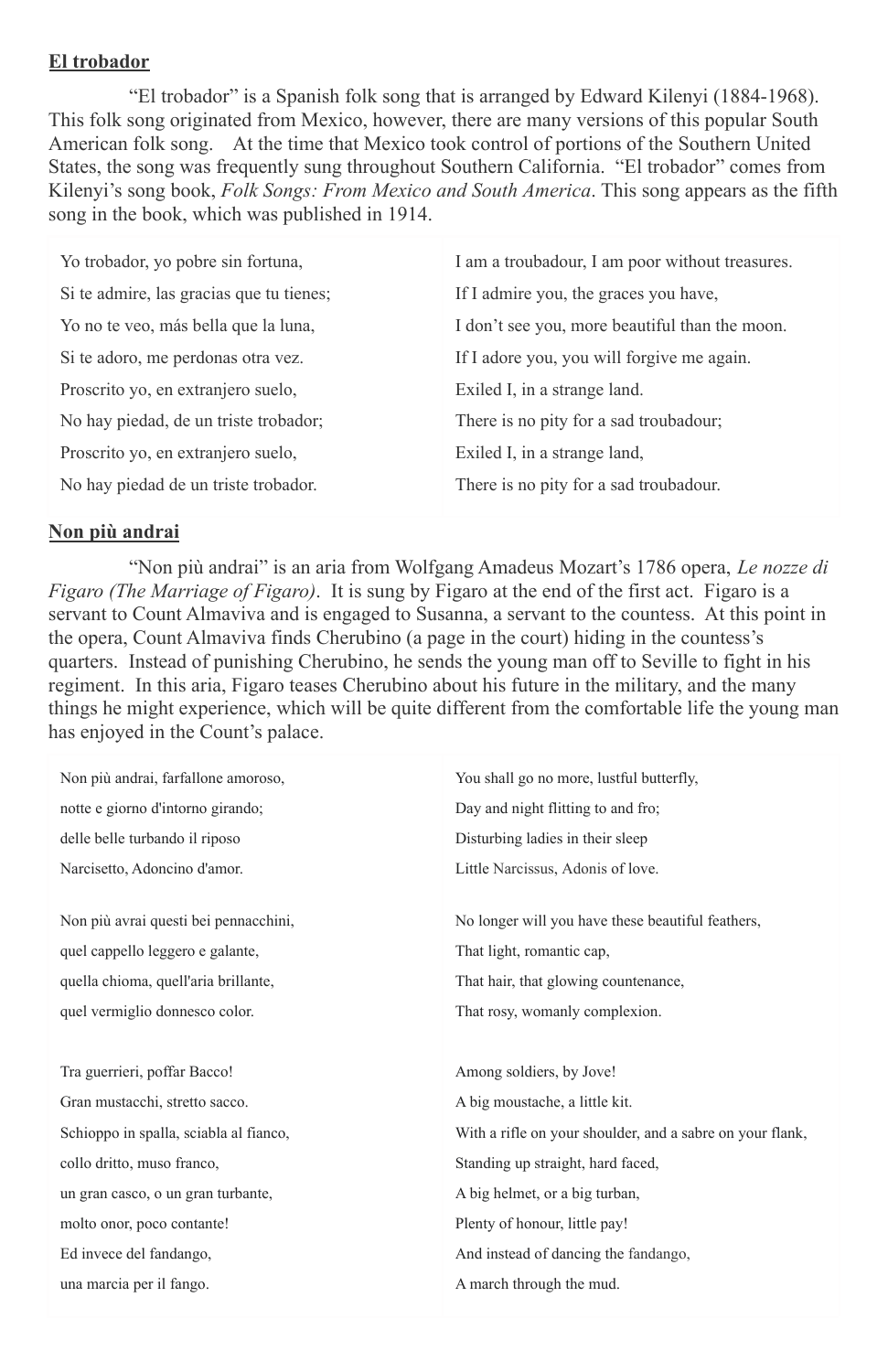| Per montagne, per valloni,    | Through mountains, through valleys,      |
|-------------------------------|------------------------------------------|
| con le nevi e i sollioni.     | With snow and with the sun beating down. |
| Al concerto di tromboni,      | To the beat of the bugle.                |
| di bombarde, di cannoni,      | Of bombs, of cannons,                    |
| che le palle in tutti i tuoni | Whose thunderous report                  |
| all'orecchio fan fischiar.    | Makes your ears ring.                    |
| Cherubino alla vittoria:      | Cherubino, to victory:                   |
| alla gloria militar!          | To glory in battle!                      |
|                               |                                          |
| Text: Lorenzo da Ponte        | Translation: Jane Bishop                 |
|                               |                                          |

#### **Nachtwanderer Poetry by Joseph Von Eichendorff**

Fanny Mendelssohn Hensel was a German composer and pianist of the early Romantic era. She studied piano from a young age, and composition in her teenage years. Hensel is best known for her lieder or art songs- settings of poems for voice and piano. She also wrote many works for piano, including *Das Jahr,* a cycle of character pieces on the twelve months of the year. Although Hensel was praised for her piano technique, she rarely gave public performances outside of her family circle. Due to the reservations of her family, and social dynamics of the time period, many of Hensel's works were published under her brother Felix's name.

Towards the end of her career, Hensel published *"***Nachtwanderer"** under her own name. The song "Nachtwanderer" (Night Wanderer) uses many instances of text painting to capture the serene yet restless feel of the text. This lied is filled with the sense of longing and hiding. The poem by Eichendorff reflects a melancholy view of the evening, which is reflected through nuances in the music itself.

#### **Nachtwanderer**

| Ich wandre durch die stille Nacht,      | I wander through the quiet night,                 |
|-----------------------------------------|---------------------------------------------------|
| da schleicht der Mond so heimlich sacht | and there, the moon so secretly and slowly,       |
| oft aus der dunkeln Wolkenhülle.        | is sneaking repeatedly out of the dark clouds.    |
| Und hin und her im Tal.                 | And here and there in the valley,                 |
| erwacht die Nachtigall                  | the nightingale awakens,                          |
| dann wieder alles grau und stille.      | and then everything is grey and quiet again.      |
| O wunderbarer Nachtgesang,              | Oh wonderful song of the night,                   |
| von fern im Land der Ströme Gang,       | from far away in the country, the river's course, |
| leis Schauern in den dunkeln Bäumen,    | quietly trembling in the dark trees,              |
| irrst die Gedanken mir,                 | perplexes my thoughts,                            |
| mein wirres Singen hier,                | my confused singing here                          |
| ist wie ein Rufen nur aus Träumen,      | is like a call only from dreams,                  |
| mein Singen ist ein Rufen,              | my singing is a call.                             |
| ein Rufen nur aus Träumen.              | Just a call out of my dreams.                     |

**The Night Wanderer**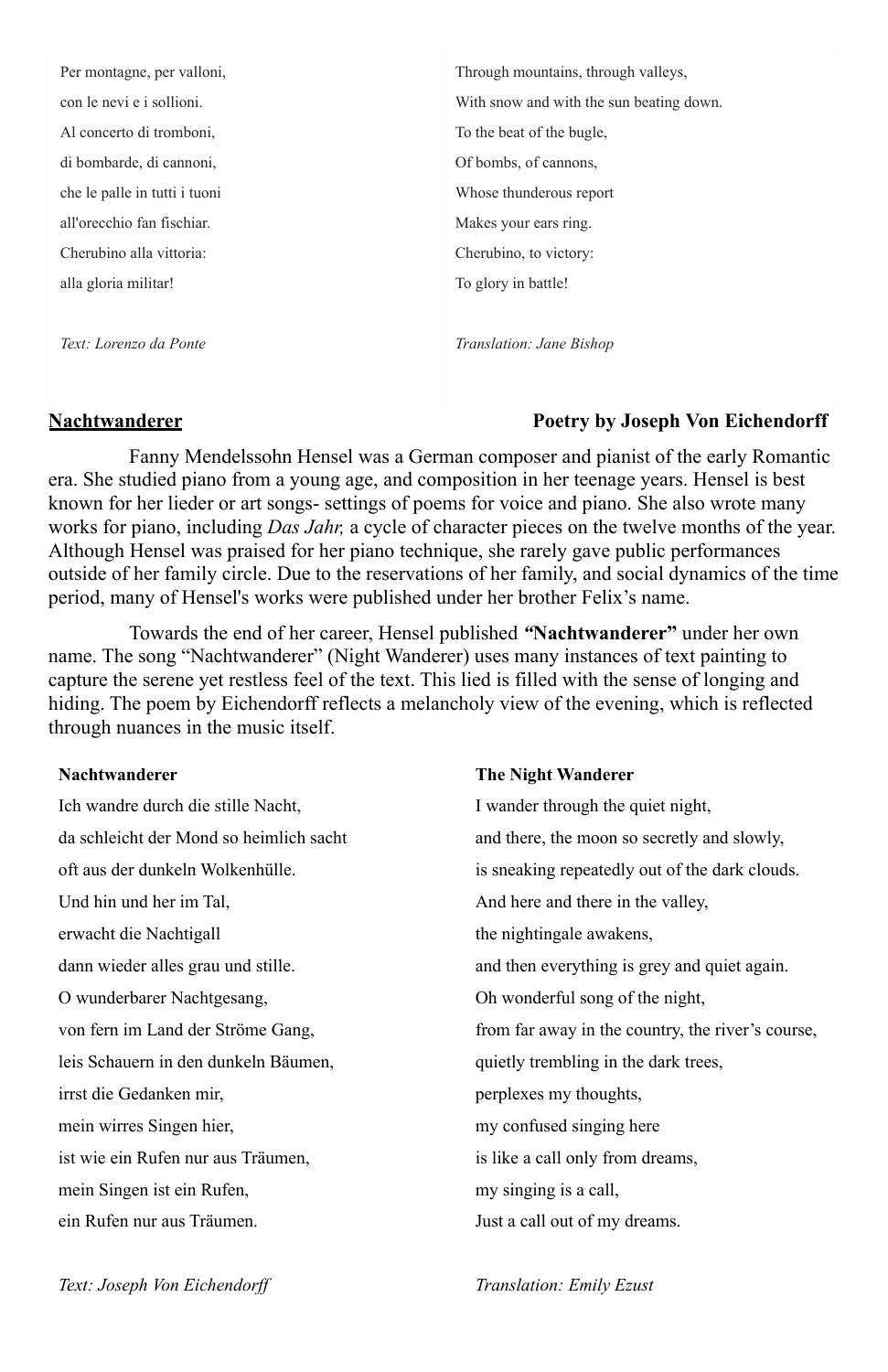#### **Le Colibri Poetry by Charles Marie René Leconte de Lisle**

Ernest Chausson was a French romantic composer. In order to please his father, Chausson studied law, but had no interest in the profession. At age 24, Chausson began attending composition classes at the Paris Conservatoire, and his teacher Jules Massenet came to regard him as "an exceptional person and a true artist." From 1886, until his death, Chausson was secretary of the Société Nationale de Musique. He was popular among many noteworthy artists including Gabriel Fauré, Claude Debussy, and Claude Monet.

"Le Colibri" is one of the seven songs of Chausson's "Opus 2." The piece showcases an unusual 5/4 rhythm pattern, minor harmonies, and unexpected resolutions that lend a sense of longing to the song. The poem tells the story of a hummingbird who drinks himself to death on the sweet nectar of a flower. At the end of the poem, it is revealed that the tale is an analogy for the feelings of the poet regarding a lover.

#### **Le colibri**

Le vert colibri, le roi des collines, Voyant la rosée et le soleil clair Luire dans son nid tissé d'herbes fines, Comme un frais rayon s'échappe dans l'air.

II se hâte et vole aux sources voisines, Où les bambous font le bruit de la mer, Où I' açoka rouge aux odeurs divines S'ouvre et porte au cœur un humide éclair.

Vers la fleur dorée il descend, se pose, Et boit tant d'amour dans la coupe rose Qu'il meurt, ne sachant s'il l'a pu tarir.

Sur ta lèvre pure, o ma bien-aimée, Telle aussi mon âme eut voulu mourir, Du premier baiser qui l'a parfumée!

*Text: Charles Leconte*

#### **The Hummingbird**

The green hummingbird, the king of the hills, Seeing the dew and the bright sunlight Shining on his next woven from fine grasses Like a fresh ray, escapes into the air.

He hurries and flies to the nearby springs Where bamboos make a sound like the sea Where the divinely perfumed red hibiscus Unfolds the dewy brilliance of its hearts

To the gilded flower he descends, he hovers And drinks so much love from the red cup That he dies, not knowing if he has drained it!

On your pure lips, o my beloved My soul would also have wished to die Of the first kiss which perfumed it!

*Translation: Richard Stokes*

#### **Mandoline Poetry by Paul Verlaine**

Gabriel Fauré was a French composer during the late romantic period. He has some larger works but was primarily a composer of mélodies (songs), piano music, nocturnes, and chamber music. Fauré is recognized today as one of the great masters of French song. He wrote dozens of mélodies over a period of six decades. As his composing matured, he developed a language in which melodic lines were fragmented and harmony became less directional.

"Mandoline" is a poem from a collection of French Symbolist, Paul Verlaine. The poem was inspired by a series of paintings depicting elegant picnics reminiscent of the gaiety, melancholy, world-weariness, and wealth of nobility during the 18th century. The piano accompaniment sparkles with staccatos, evoking the sound of a mandolin. In contrast to the accompaniment is the flowing melody. The vocal line is light and cheerful, narrating the love of the guests and the joy of the dancers under the gray and pink moon.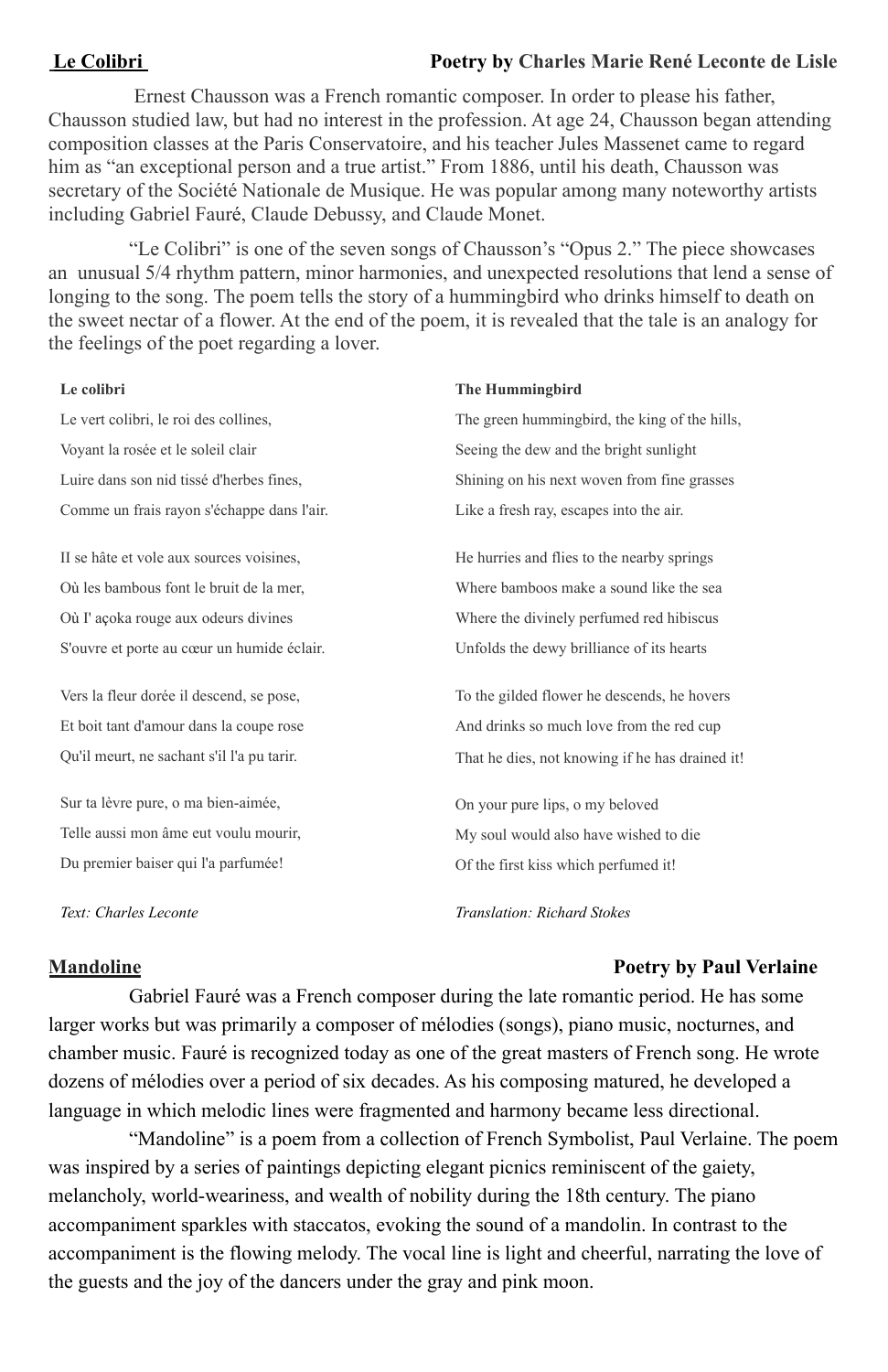#### **Mandoline**

Les donneurs de sérénades Et les belles écouteuses Échangent des propos fades Sous les ramures chanteuses. C'est Tircis et c'est Aminte, Et c'est l'éternel Clitandre, Et c'est Damis qui pour mainte Cruelle fait maint vers tendre. Leurs courtes vestes de soie, Leurs longues robes à queues, Leur élégance, leur joie Et leurs molles ombres bleues Tourbillonnent dans l'extase D'une lune rose et grise, Et la mandoline jase Parmi les frissons de brise.

### **Mandolin**

The gallant serenaders and their fair listeners exchange sweet nothings beneath singing boughs. Tirsis is there, Aminte is there, and tedious Clitandre too, and Damis who for many a cruel maid writes many a tender song. Their short silken doublets, their long trailing gowns, their elegance, their joy, and their soft blue shadows Whirl madly in the rapture of a grey and rose moon, and the mandolin jangles on in the shivering breeze

*Text: Paul Verlaine*

*Translation: Richard Stokes*

### **When Big Profundo Sang Low C**

"When Big Profundo Sang Low C" is a song written for the bass voice by American composer George Botsford. The text was written in 1921 by Marion T. Bohannon. George Botsford was born in Sioux Falls, South Dakota, but grew up in Clermont, Iowa. He is famous for writing ragtime songs, which was a musical style that was popular between 1895 and 1919. The genre is called ragtime because of the music's syncopated or "ragged" rhythms.

### **If I Can't Love Her**

"If I Can't Love Her" is from the musical *Beauty and the Beast.* It is a stage adaptation of Disney's 1991 animated film by the same name that opened on Broadway in 1994. The song is performed by the Beast after he frightens Belle away from the castle. "If I Can't Love Her" expresses the character's pain of losing the one person who could have loved him. The song is very emotional and is the only solo number for the Beast in the musical. It did not appear in the animated film but was almost included in the 2017 live-action remake of the story. It was left out because the songwriters felt that the ballad was unsuitable for the pacing of the film. Instead, it was replaced with another original song for the Beast, which was titled "Evermore".

### **Stars**

"Stars'' is a contemporary solo from the first act of the musical *Les Misérables.* The musical is based on Victor Hugo's 1862 novel by the same name. This song is sung after the French policeman, Javert, unknowingly saves Valjean (a former thief) and Cosette (Valjean's ward) from an evil band of men led by a former innkeeper, Thénardier. Although Javert believes he is doing the Lord's work, his character serves as an antagonist in *Les Misérables*. He respects the law above all else and believes in a just and ordered universe where suffering is the punishment for sin. The French musical was first performed in 1980 in Paris and made its way to Broadway in December of 1986.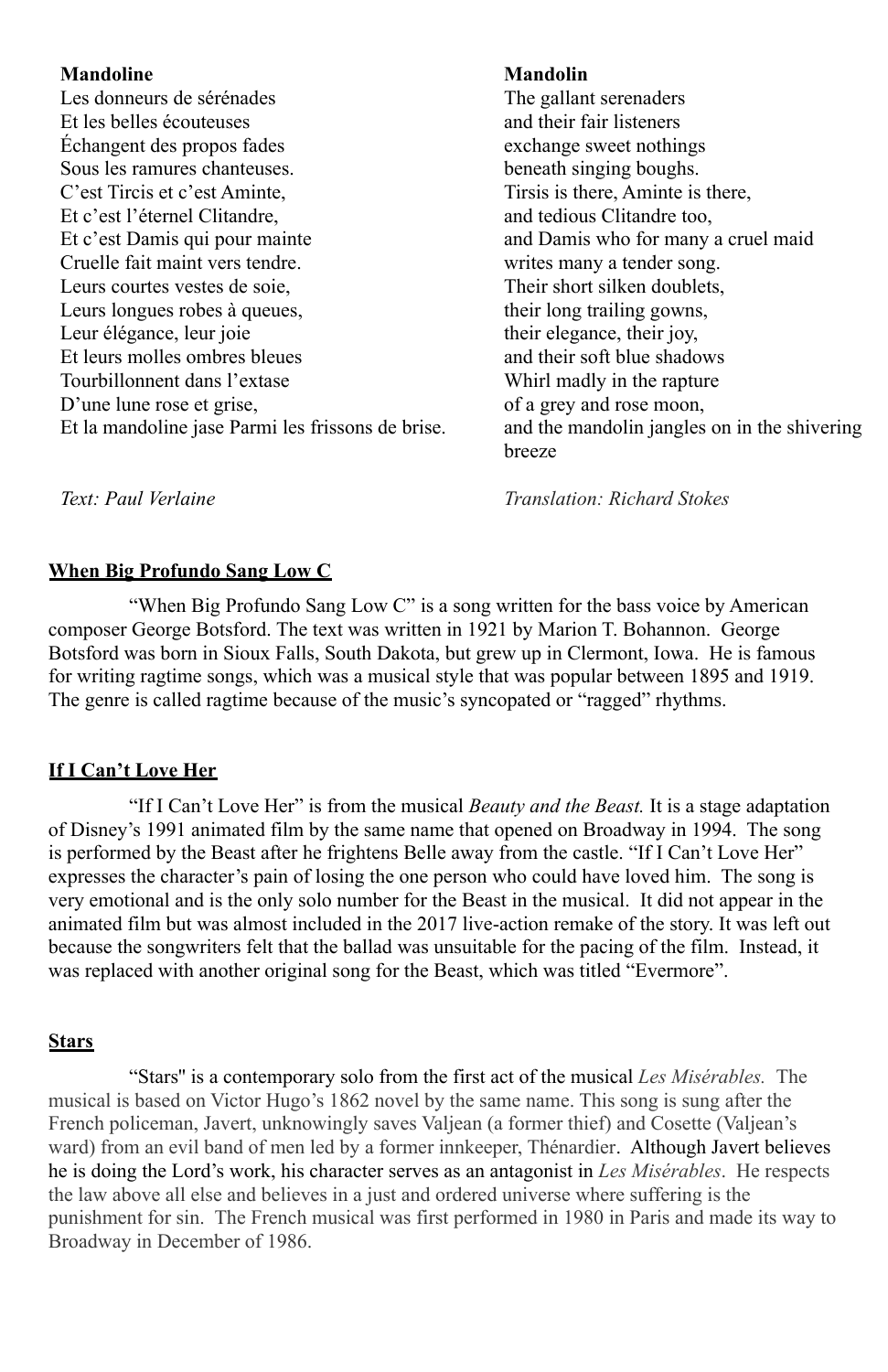### **A Horse With Wings Ricky Ian Gordon**

Ricky Ian Gordon is a contemporary composer, who studied piano, composition, and voice at Carnegie Mellon University. Moving to New York City helped elevate Gordon's career, and he quickly emerged as a leading writer of vocal music that spans art song, opera, and musical theater. His music is often compared to that of Sondheim and Bernstein, and so far in his life he has received many composition awards. He has been a visiting professor at colleges and universities throughout the country, and is currently still composing.

"A Horse With Wings" is the title track of Gordon's album, written and performed by Gordon himself. This album features 10 art songs that Gordon wrote and sings himself. The song "A Horse With Wings" captures the longing for experiencing life, and the yearning to live a happy and meaningful one. Although written a decade ago, the words truly speak to our current world, and the wishing, wanting, and hoping that the future will be brighter.

### **I Strolled Across an Open Field <b>Poetry by Theodore Roethke**

Ned Rorem is a contemporary composer, regarded as a leading American composer of art songs. Rorem studied music throughout high school and in college, attending Julliard. He spent a great deal of time in Paris, but the majority of his life was spent in New York. Rorem wrote around 300 songs for solo voice with piano accompaniment, including 17 song cycles. Some of his works are experimental in the song cycle form. Rorem's musical language portrays the influence of his French impressionist idols, one of them being Claude Debussy.

"I Strolled Across an Open Field" is a unique song, full of chromaticism and intervals that are not traditionally sung. The song is a description of the beauty of nature that can be found when doing something as simple as going on a stroll. The song sets an example for taking appreciation for all of the little things. The poem mentions aspects of nature such as the sun, birds, flowers, stones, trees, and water. It is a happy poem, which honors the enjoyment of something like a walk and paints a bigger picture of the world that we sometimes don't acknowledge is around us.